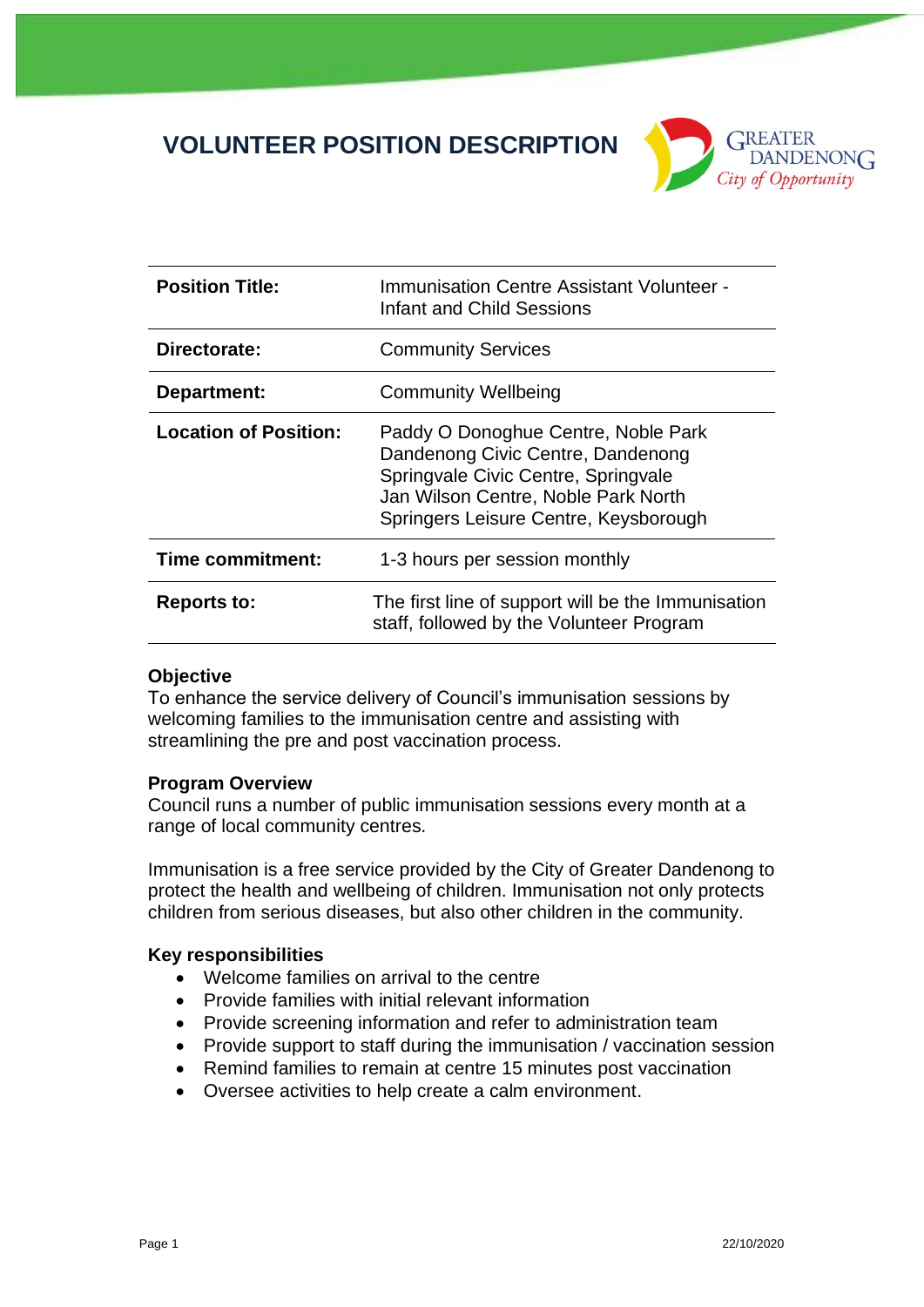# **Skills, experience and other requirements**

- Punctual and reliable
- Ability to work in a noisy, busy environment
- Enjoy working with young children
- Language skills would be beneficial but not essential
- Good communication and observation skills
- Respect for our diverse community
- Respect in all interactions
- Ability to work as part of a team and independently
- Ability to take directions from staff
- Awareness of safety issues
- Maintain client and organisation confidentiality
- A minimum commitment of 3 months is preferred
- Satisfactory police check at Council expense
- Working with Children Check at no cost
- Adhere to the Occupational Health and Safety practices.

# **Organisational Requirements**

- A committed volunteer, behaving in a manner consistent with personal and professional workplace standards as outlined in Council's Code of Conduct and other Council policies, procedures and guidelines.
- Make a positive contribution to Council and be mindful of the requirements outlined in the Victorian Charter of Human Rights in the provision of service delivery while respecting the rights of colleagues and customers at all times.
- Act respectfully, responsibly and be accountable for your actions.
- Adhere to Council's occupational health, safety and return to work (RTW) policies and procedures and participate in health and safety training programs and initiatives.
- Understanding of and ability to work with diversity within the workplace and community.
- Perform other duties as directed within the limits of acquired skills, knowledge and training.
- Manage Council records in accordance with the relevant Council policies and corporate requirements to protect personal information.

The following general physical and functional requirements may apply to this position:

- Manual handling tasks eg lifting and carrying
- Prolonged periods of sitting / standing
- Long / short distance travel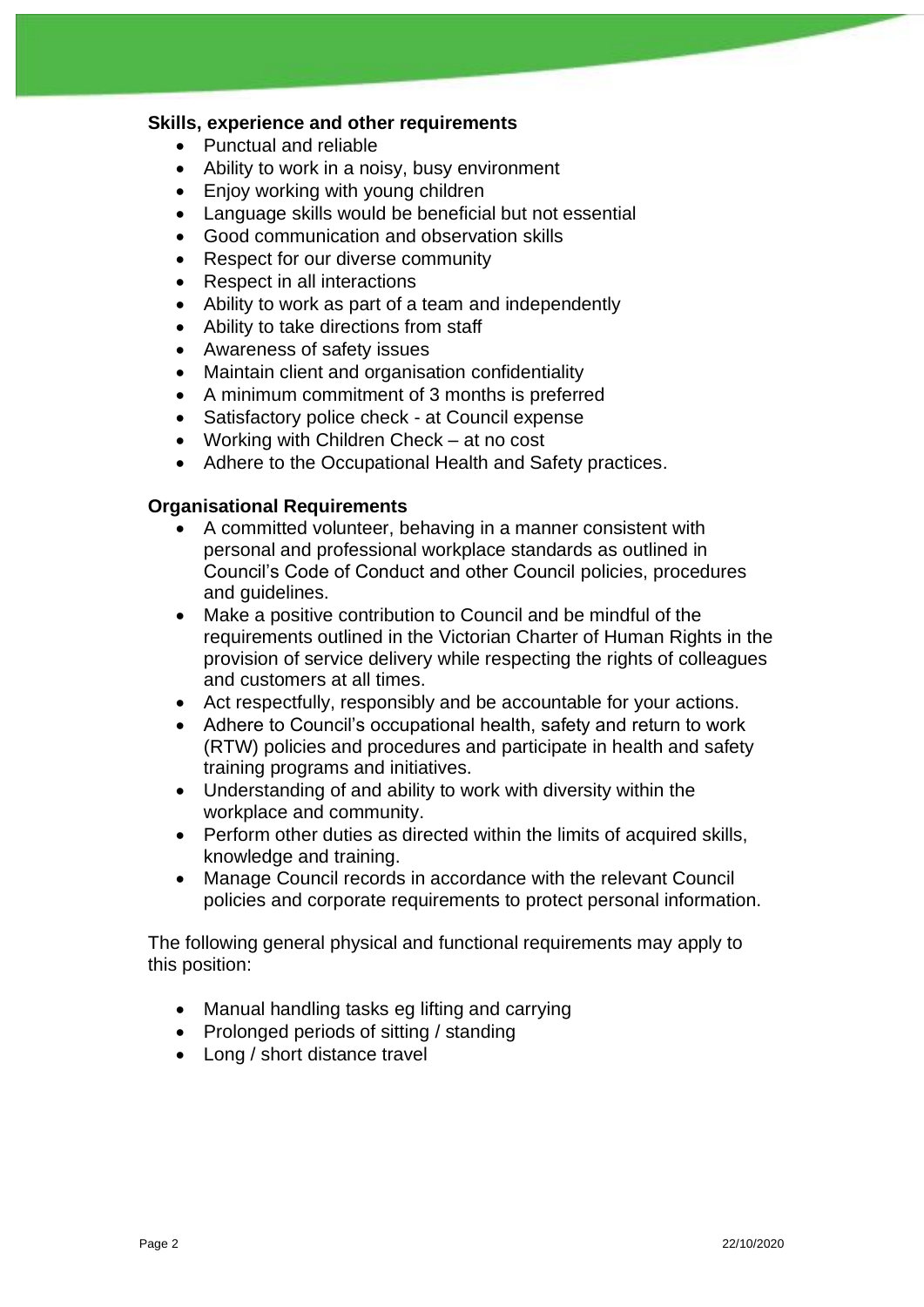# **Volunteer Insurance**

- Everyone is covered by Medicare.
- Many people have their own additional private cover and/or their pension benefits.
- In addition, Council has Personal Accident Insurance for registered volunteers who are between 16 and 90 years of age. Please note reduced cover for Covered Persons over age seventy five (75) years.
- Council's insurances do not cover individuals' private vehicles. We trust that volunteers' vehicles are comprehensively insured. Volunteers will be liable for any fines incurred whilst driving their own vehicle.

# **Additional information**

- A current Victorian Driver's Licence is essential when you are required to drive a Council vehicle or your own vehicle.
- When using your own vehicle third party insurance is required.
- It is advisable to inform your insurance company that you will be using your car for volunteering activities for Council.
- Fully comprehensive vehicle insurance is recommended.

# **Support/training**

Your first line of support is the Immunisation staff, followed by the Volunteer Program.

A thorough induction of the service will be provided by Immunisation staff prior to commencement.

In addition, volunteers are offered access to a minimum of four training sessions throughout the year on a variety of topics which have been approved as applicable to volunteering roles within Council.

Two formal volunteer recognition events will be held annually.

All volunteers will be provided with a position description and name badge.

# **Other comments**

Any parking or speeding fines are the volunteer's responsibility.

A satisfactory police check is essential (Council will cover cost for this check).

In addition, you will be required to complete a Working with Children Check. There is no charge for having a Working with Children Check processed. The application is completed on-line via the Department of Justice website. Full instructions will be provided by Volunteer Program staff in advance.

# **Council Volunteer Program Contacts**

| Email:         | VolunteersProgram@cgd.vic.gov.au |
|----------------|----------------------------------|
| Website:       | www.greaterdandenong.com         |
| Phone numbers: | 8571 5335 / 0408 579 587         |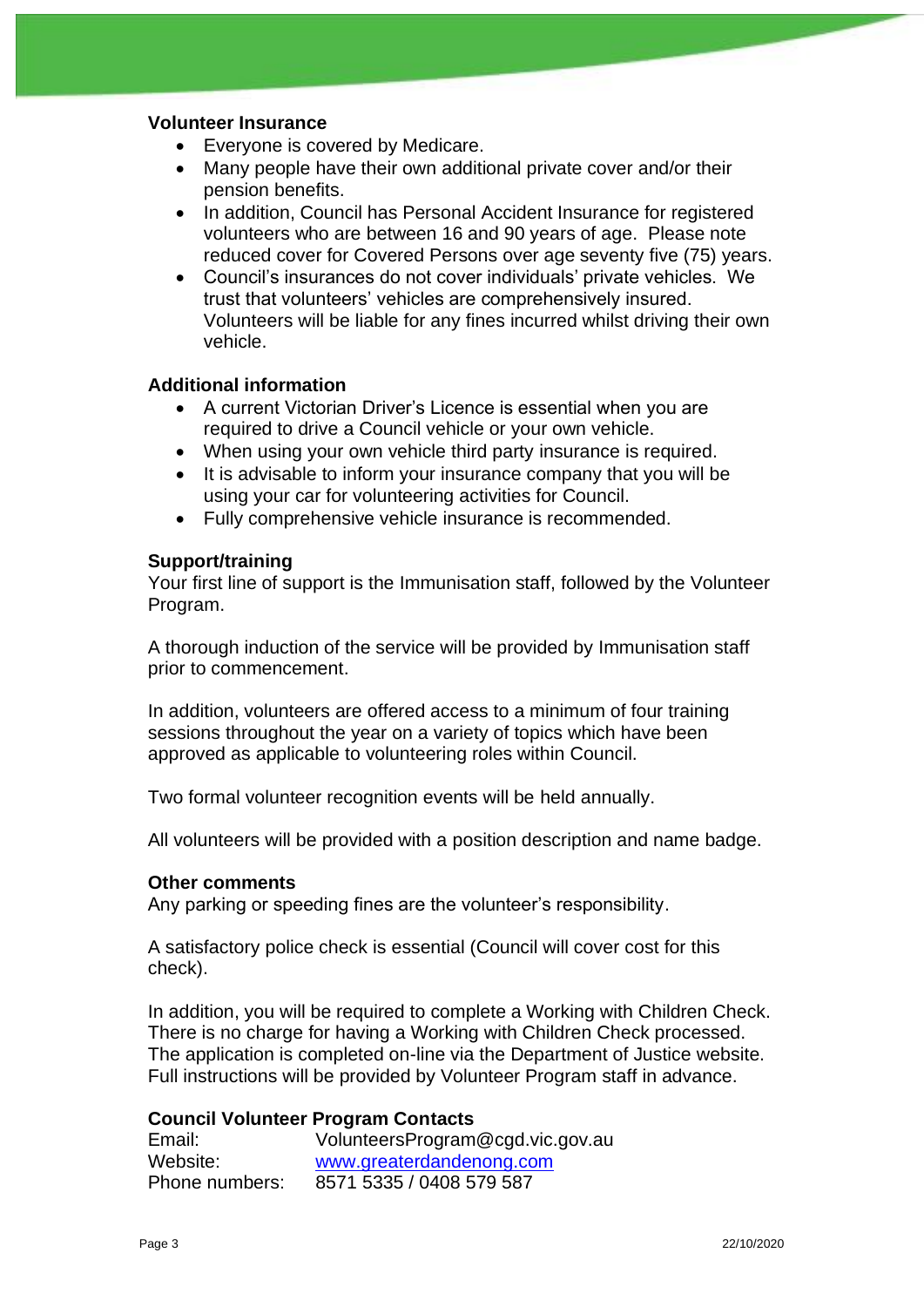# **Values**

At the City of Greater Dandenong we have adopted a set of values we call 'REACH' which define who we are and how we interact with each other and our community. REACH stands for:

Respectful Engaged Accountable **Creative** Honest